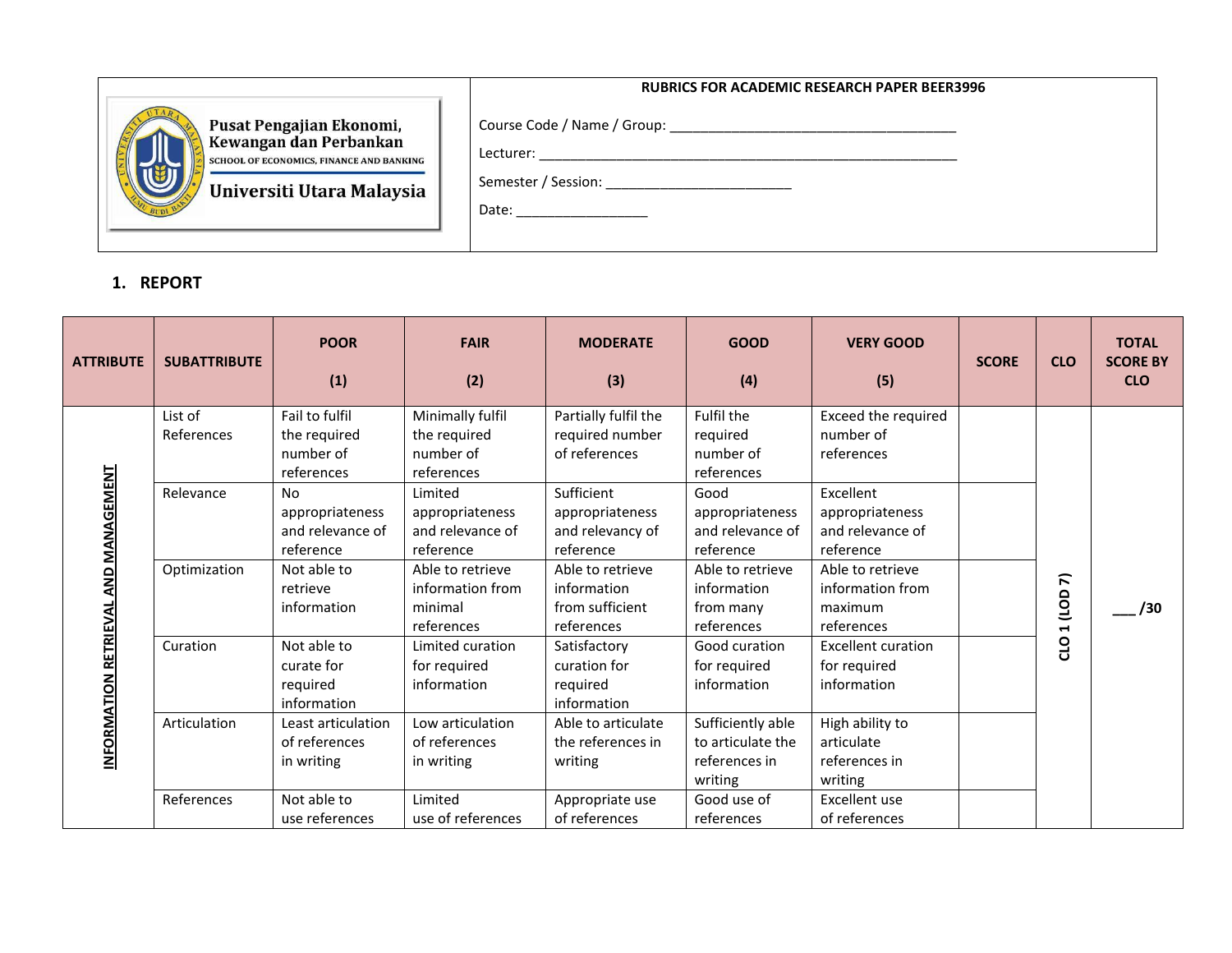| <b>ATTRIBUTE</b>    | <b>SUBATTRIBUTE</b>                                                                                                | <b>POOR</b><br>(1)                                                                                                               | <b>FAIR</b><br>(2)                                                                                                               | <b>MODERATE</b><br>(3)                                                                                                              | <b>GOOD</b><br>(4)                                                                                                                 | <b>VERY GOOD</b><br>(5)                                                                                                           | <b>SCORE</b> | <b>CLO</b>    | <b>TOTAL</b><br><b>SCORE BY</b><br><b>CLO</b> |
|---------------------|--------------------------------------------------------------------------------------------------------------------|----------------------------------------------------------------------------------------------------------------------------------|----------------------------------------------------------------------------------------------------------------------------------|-------------------------------------------------------------------------------------------------------------------------------------|------------------------------------------------------------------------------------------------------------------------------------|-----------------------------------------------------------------------------------------------------------------------------------|--------------|---------------|-----------------------------------------------|
|                     | Source of data<br>and data<br>collection<br>procedure                                                              | Not able to<br>source for<br>data/information<br>and provides<br>poor statements<br>of data collection<br>procedure              | Limited ability in<br>sourcing for data/<br>information.<br>Limited clarity of<br>explanation on<br>data collection<br>procedure | Sufficient ability to<br>source for data/<br>information.<br>Sufficient ability in<br>explaining data<br>collection<br>procedure    | Good in sourcing<br>for data/<br>information.<br>Clear<br>explanation on<br>data collection<br>procedure                           | Very good in<br>sourcing for data/<br>information and<br>very clear<br>explanation on data<br>collection<br>procedure             |              |               |                                               |
|                     | Selection of<br>methods                                                                                            | Not able to<br>proposed suitable<br>methods that<br>relate to research<br>objectives                                             | Limited ability in<br>selecting suitable<br>methods                                                                              | Sufficient ability in<br>selecting suitable<br>methods                                                                              | Good in selecting<br>suitable<br>methods                                                                                           | Excellent in<br>selecting suitable<br>methods                                                                                     |              |               |                                               |
| PRACTICAL/TECHNICAL | Data analysis                                                                                                      | Not able to<br>search for<br>suitable<br>technique of data<br>analysis                                                           | Poor in searching<br>for suitable<br>technique of data<br>analysis                                                               | Fairly in searching<br>for suitable<br>technique of data<br>analysis                                                                | Good in<br>searching for<br>suitable<br>technique of<br>data analysis                                                              | Very good in<br>searching for<br>suitable technique<br>of data analysis                                                           |              |               | /25                                           |
|                     | Analysing and<br>interpreting<br>results                                                                           | Not able to<br>analyse and<br>interpret results                                                                                  | Poor in analysing<br>and interpreting<br>results                                                                                 | Fairly in analysing<br>and interpreting<br>results                                                                                  | Good in<br>analysing and<br>interpreting<br>results                                                                                | Very good in<br>analysing and<br>interpreting results                                                                             |              | CLO 2 (LOD 2) |                                               |
|                     | Synthesize of<br>ideas, theories<br>and data in<br>developing<br>solutions to<br>achieve<br>research<br>objectives | Least ability in<br>synthesizing<br>ideas, theories<br>and data for<br>develop<br>solutions to<br>achieve research<br>objectives | Limited ability in<br>synthesizing<br>ideas, theories and<br>data for develop<br>solutions to<br>achieve research<br>objectives  | Moderate ability in<br>synthesizing<br>ideas, theories<br>and data for<br>develop solutions<br>to achieve<br>research<br>objectives | Good ability in<br>synthesizing<br>ideas, theories<br>and data for<br>develop<br>solutions to<br>achieve<br>research<br>objectives | Excellent ability in<br>synthesizing ideas,<br>theories and data<br>for develop<br>solutions to<br>achieve research<br>objectives |              |               |                                               |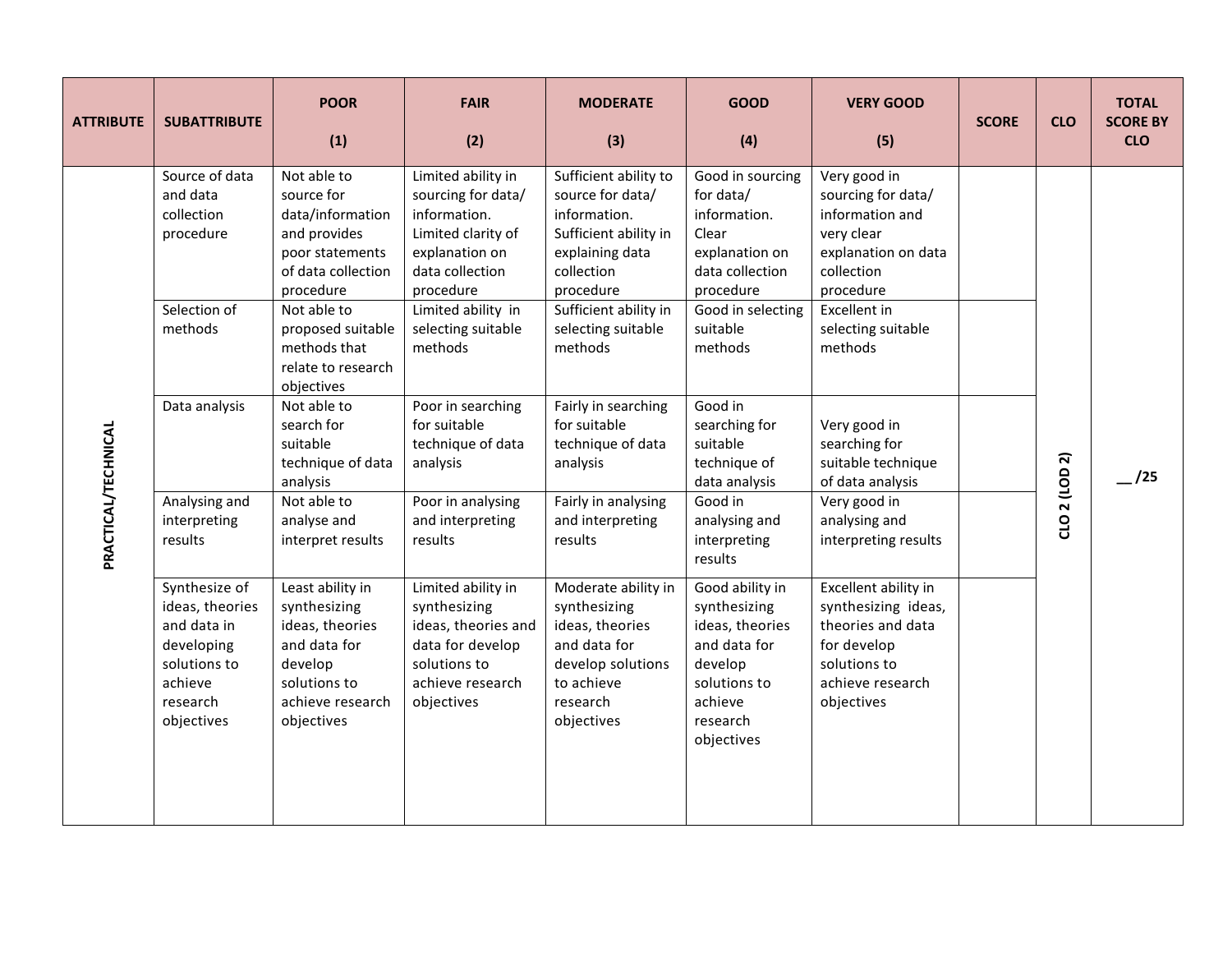| <b>ATTRIBUTE</b>             | <b>SUBATTRIBUTE</b>                                                                                                                                                         | <b>POOR</b><br>(1)                                                                                                                                                                                                                                                              | <b>FAIR</b><br>(2)                                                                                                                                                                                                                                                                                                                                                          | <b>MODERATE</b><br>(3)                                                                                                                                                                                                                                                                                                                                                             | <b>GOOD</b><br>(4)                                                                                                                                                                                                                  | <b>VERY GOOD</b><br>(5)                                                                                                                                                                                                                                                                                                                     | <b>SCORE</b> | <b>CLO</b>                           | <b>TOTAL</b><br><b>SCORE BY</b><br><b>CLO</b> |
|------------------------------|-----------------------------------------------------------------------------------------------------------------------------------------------------------------------------|---------------------------------------------------------------------------------------------------------------------------------------------------------------------------------------------------------------------------------------------------------------------------------|-----------------------------------------------------------------------------------------------------------------------------------------------------------------------------------------------------------------------------------------------------------------------------------------------------------------------------------------------------------------------------|------------------------------------------------------------------------------------------------------------------------------------------------------------------------------------------------------------------------------------------------------------------------------------------------------------------------------------------------------------------------------------|-------------------------------------------------------------------------------------------------------------------------------------------------------------------------------------------------------------------------------------|---------------------------------------------------------------------------------------------------------------------------------------------------------------------------------------------------------------------------------------------------------------------------------------------------------------------------------------------|--------------|--------------------------------------|-----------------------------------------------|
| <b>WRITTEN COMMUNICATION</b> | Clearly written<br>academic<br>discourse<br>Coherently<br>written<br>academic<br>discourse<br>Systematically<br>written<br>academic<br>discourse<br>Aesthetics<br>Mechanics | Not able to write<br>ideas clearly<br>Not able to write<br>ideas coherently<br>Not able to write<br>ideas<br>systematically<br>Unacceptable<br>appearance. Does<br>not use<br>appropriate font,<br>font size, line<br>spacing and<br>border areas<br>Errors are<br>frequent and | Able to write ideas<br>with limited clarity<br>and require further<br>improvements<br>Able to write ideas<br>with limited<br>coherence and<br>require further<br>improvements<br>Able to write ideas<br>with limited system<br>and require further<br>improvements<br>Appearance is<br>acceptable but a<br>lot could be<br>improved<br>Enough errors in<br>style or grammar | Able to write ideas<br>fairly clearly but<br>require minor<br>improvements<br>Able to write ideas<br>fairly coherently<br>but require minor<br>improvements<br>Able to write ideas<br>fairly<br>systematically<br>but require minor<br>improvements<br>Appearance is<br>moderately<br>adequate but some<br>elements could be<br>improved<br>Displays moderate<br>errors in writing | Able to write<br>ideas clearly<br>Able to write<br>ideas coherently<br>Able to write<br>ideas<br>systematically<br>Appearance is<br>generally good;<br>only few<br>elements need<br>to be improved<br>Writing is<br>generally error | Able to write<br>ideas with<br>excellent clarity<br>Able to write<br>ideas with<br>excellent<br>coherence<br>Excellent<br>ability to write<br>ideas systematically<br><b>Excellent formatting</b><br>and appearance.<br>Use appropriate<br>font, font size, line<br>spacing and border<br>areas<br>Writing is free of<br>errors in grammar, |              | (LODS)<br>$\mathbf{m}$<br><b>Q10</b> | /25                                           |
|                              |                                                                                                                                                                             | distracting;<br>therefore it is<br>hard to<br>determine<br>meaning                                                                                                                                                                                                              | occur that they<br>become distracting                                                                                                                                                                                                                                                                                                                                       |                                                                                                                                                                                                                                                                                                                                                                                    | free, but some<br>errors in<br>language or<br>grammar may<br>occur                                                                                                                                                                  | punctuation,<br>sentence structure,<br>capitalization and<br>spelling                                                                                                                                                                                                                                                                       |              |                                      |                                               |
| /80<br><b>TOTAL SCORE</b>    |                                                                                                                                                                             |                                                                                                                                                                                                                                                                                 |                                                                                                                                                                                                                                                                                                                                                                             |                                                                                                                                                                                                                                                                                                                                                                                    |                                                                                                                                                                                                                                     |                                                                                                                                                                                                                                                                                                                                             |              |                                      |                                               |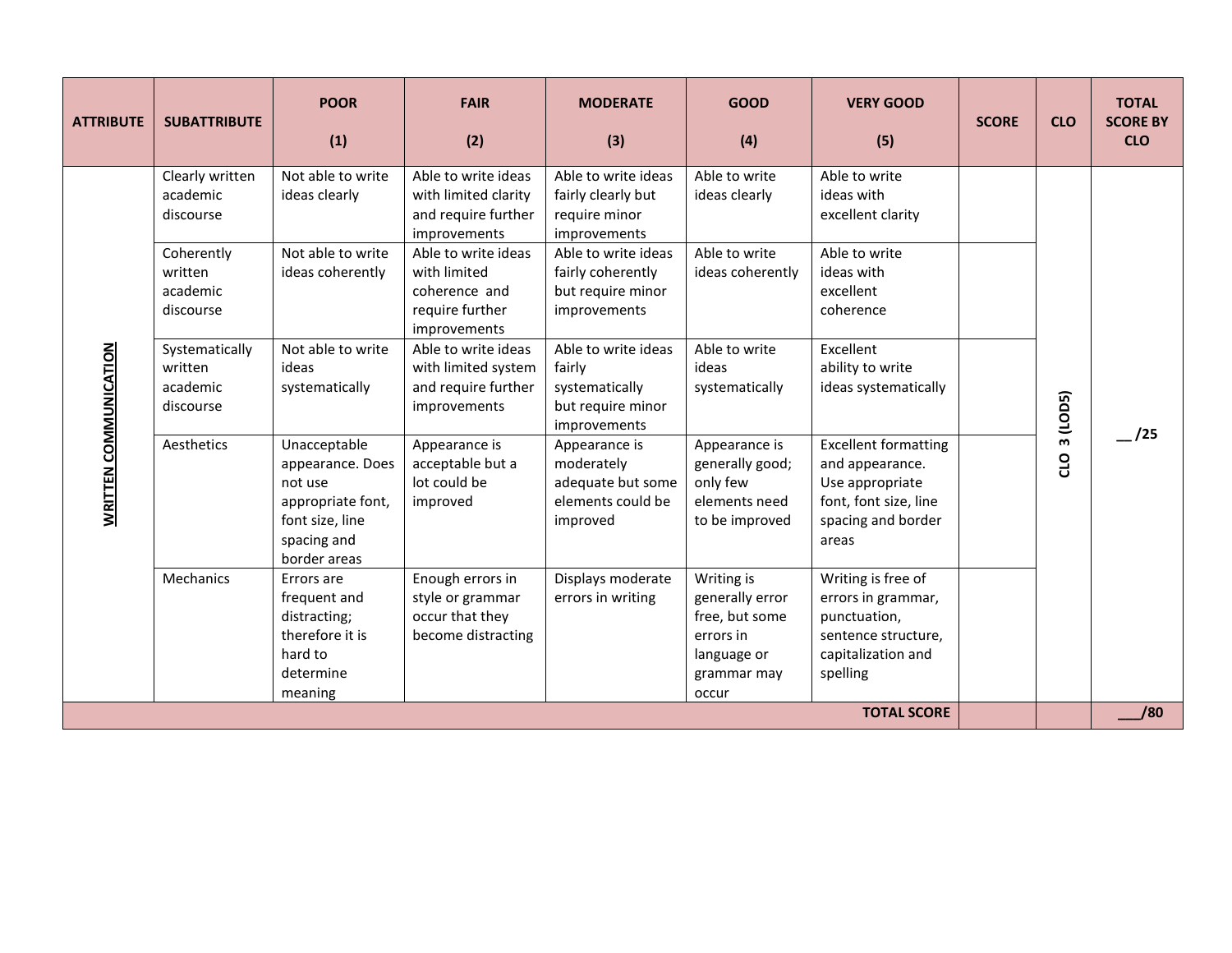## **2. LECTURER OBSERVATION**

| <b>ATTRIBUTE</b> | <b>SUBATTRIBUTE</b>      | <b>POOR</b><br>(1)                                                                                                            | <b>FAIR</b><br>(2)                                                                                                                                                     | <b>MODERATE</b><br>(3)                                                                                                           | <b>GOOD</b><br>(4)                                                                                                         | <b>VERY GOOD</b><br>(5)                                                                                                      | <b>SCORE</b> | <b>CLO</b>    | <b>TOTAL</b><br><b>SCORE</b><br><b>BY CLO</b> |
|------------------|--------------------------|-------------------------------------------------------------------------------------------------------------------------------|------------------------------------------------------------------------------------------------------------------------------------------------------------------------|----------------------------------------------------------------------------------------------------------------------------------|----------------------------------------------------------------------------------------------------------------------------|------------------------------------------------------------------------------------------------------------------------------|--------------|---------------|-----------------------------------------------|
| MANAGERIAL       | Time<br>management       | No attempt to<br>complete work<br>on time. Not<br>able to<br>manage time                                                      | Rarely complete<br>work on time. Not<br>able to manage<br>time well                                                                                                    | Occasionally<br>complete work on<br>time. Tries to<br>manage time                                                                | Complete work<br>on time by<br>taking<br>advantage of<br>the time<br>provided and by<br>using time<br>management<br>skills | Complete work<br>ahead of schedule<br>by creating a plan<br>and scheduling<br>time to complete<br>the work                   |              |               |                                               |
|                  | Decision<br>making       | No attempt to<br>make decision.<br>Do not<br>understand<br>the situation<br>and relate with<br>options that<br>are available. | Tries to make<br>decision by<br>understanding the<br>situation. Decision<br>made is based on<br>limited<br>understanding of<br>the situation and<br>available options. | Satisfactory<br>attempts to make<br>decisions and<br>satisfactory<br>understanding of<br>the situation and<br>available options. | Able to make a<br>good decision<br>based on good<br>understanding<br>of the situation<br>and available<br>options.         | Able to make a very<br>good decision<br>based<br>on excellent<br>understanding of<br>the situation and<br>available options. |              | CLO 4 (LOD 8) | /20                                           |
|                  | Organization of<br>ideas | Deliver ideas<br>unclearly,<br>loosely and<br>disorganized.                                                                   | Deliver ideas with<br>minimal clarity,<br>comprehensiveness<br>and organization.                                                                                       | Deliver ideas with<br>satisfactory<br>clarity,<br>comprehensivene<br>ss and<br>organization.                                     | Deliver ideas<br>with<br>good clarity,<br>comprehensive<br>ness and<br>organization.                                       | Deliver ideas with<br>excellent clarity,<br>comprehensiveness<br>and organization.                                           |              |               |                                               |
|                  | Motivation               | No motivation<br>to complete<br>task.                                                                                         | Minimal motivation<br>to complete task.                                                                                                                                | Satisfactory<br>motivation to<br>complete task.                                                                                  | High motivation<br>to complete<br>task.                                                                                    | Very high<br>motivation to<br>complete task.                                                                                 |              |               |                                               |